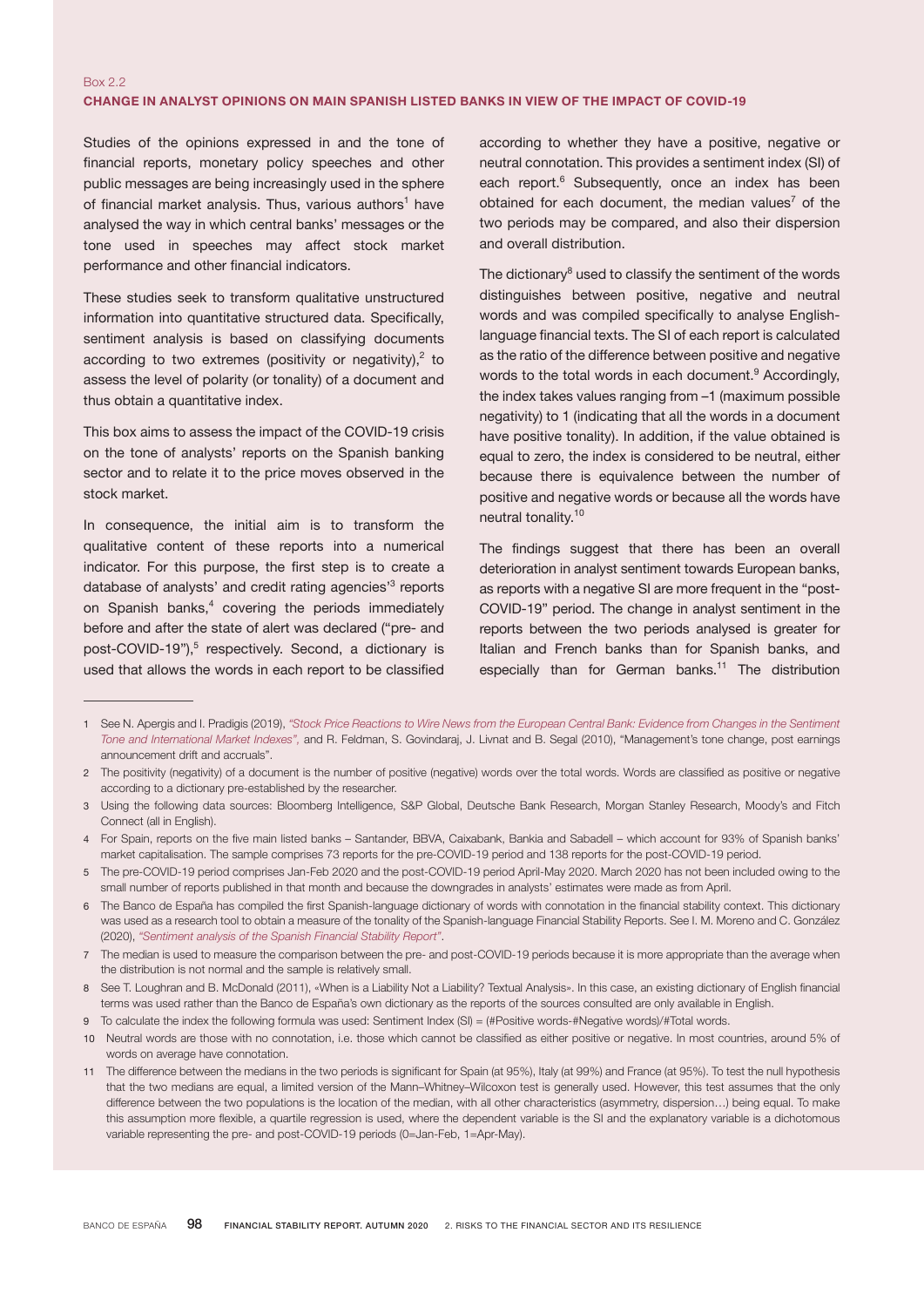### Box 2.2

#### CHANGE IN ANALYST OPINIONS ON MAIN SPANISH LISTED BANKS IN VIEW OF THE IMPACT OF COVID-19 (cont'd)



Chart 2 SENTIMENT DISTRIBUTION OF REPORTS FOR ITALIAN BANKS (a)

SENTIMENT DISTRIBUTION OF REPORTS FOR GERMAN BANKS (a)







Chart 4

SOURCE: Banco de España.

a The other European banks selected are Intesa, Unicredit and Mediobanca (Italy), Deutsche Bank and Commerzbank (Germany), and BNP Paribas, Crédit Agricole and Société Générale (France). The Spanish banks considered are Santander, BBVA, Caixabank, Bankia and Sabadell. The charts depict the percentage of reports in each range or interval. The vertical band depicts the percentage of reports with neutral connotation, i.e. those that contain no words with positive or negative tonality or that have an equal number of positive and negative words. To the left (right) of this band are the percentages of reports that have a higher significant proportion of negative (positive) words over total words. The "pre-COVID-19" period comprises Jan-Feb 2020 and the "post-COVID-19" period April-May 2020.

analysis of the SI for Spanish banks shows a post-COVID-19 median in negative territory (2 pp, a significant percentage given that the average proportion of non-neutral words in reports is 5 pp), while in the pre-COVID-19 period neutral or even positive values were more frequent (Chart 1). In addition, in the case of Spanish banks, there was also a smaller disparity in opinion in April and May, in contrast to the case of the Italian (Chart 2) and, to a lesser extent, the German banking sector where analysts' reports present a broader range of opinion since the onset of COVID-19 (see Chart 4).

In keeping with the change in analyst sentiment, banking sector market valuations have declined. Thus, daily returns were more volatile in April and May, the post-COVID-19 period, while at the same time stock prices steadied at levels below those observed at the start of the year.<sup>12</sup>

<sup>12</sup> European banks' stock prices fell by around 40%-60%, according to which bank is analysed, between mid-February and mid-March, and then steadied at levels below those observed at the start of the year.